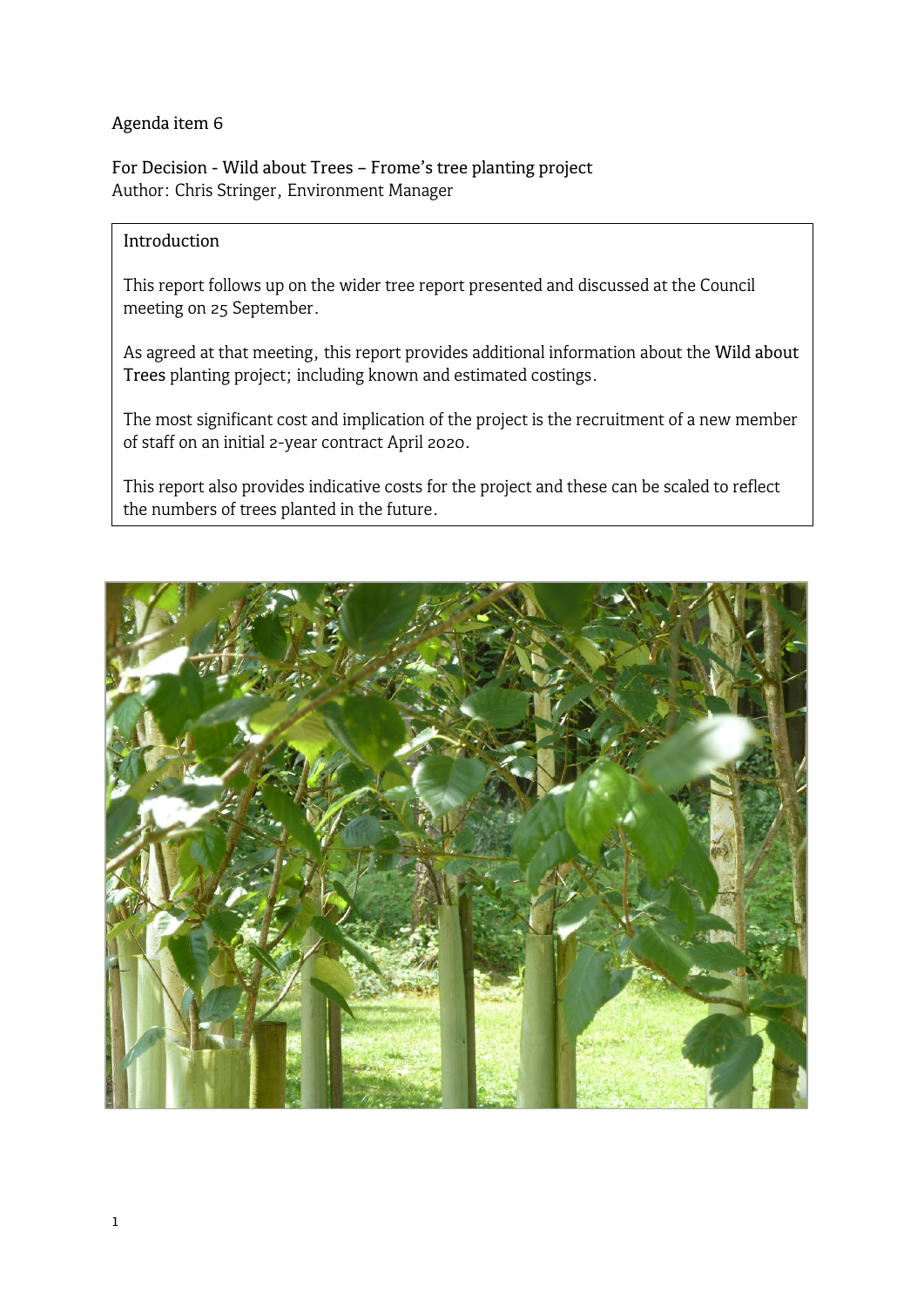### Wild about Trees

The overview of the first three planting seasons for the project was agreed at the previous Council meeting in September and steps have already been taken and planned based on this.

#### Season one

- Planting: Between September 2019 and March 2020
- Financial year: up to 31 March 2020

#### FTC land:

Planting on Mary Baily; and planting 1,000 whips at Weylands and Birchill Lane

#### Elsewhere:

- Designing tree planting and tree care sheets for people to download and print
- Offering 200 smaller trees to residents, homeowners and businesses
- Talking to businesses to find out if they have land that they would like to see planted
- Contacting the managing committee about possible planting at Whatcombe Fields
- Talking to MDC about tree planting on their land, including closed churchyards; but focusing initially on the green spaces and verges off Brunel Way on Stonebridge
- Talking to SCC about planting street trees
- Talking to local churches about opportunities for planting in Frome's churchyards
- The possibility of tree planting as part of the Schools Travel Challenge
- Asking Councillors to identify planting opportunities at the same time as coding maps as part of the parking review

#### Season two

- Planting: Between October 2020 and March 2021
- Financial year 1 April 2020 to 31 March 2021

#### $FTC$  land:

Planting at Egford Lane; Tower View; and in Rodden Meadow

#### Elsewhere:

- Continuing to offer smaller trees to residents, homeowners and businesses (250 whips)
- Follow-up planting and projects from season one. Hopefully including planting on MDC land, SCC land and elsewhere
- Developing a scheme whereby businesses (and potentially residents) can make financial contributions or donations to offset their carbon - including quantifiable measures
- Inviting residents and businesses to suggest opportunities for planting

#### Season three

- Planting: Between October 2021 and March 2022
- Financial year: 1 April 2021 to 31 March 2022

#### FTC land:

Planting at North Parade; the Old Showfield; and in Victoria Park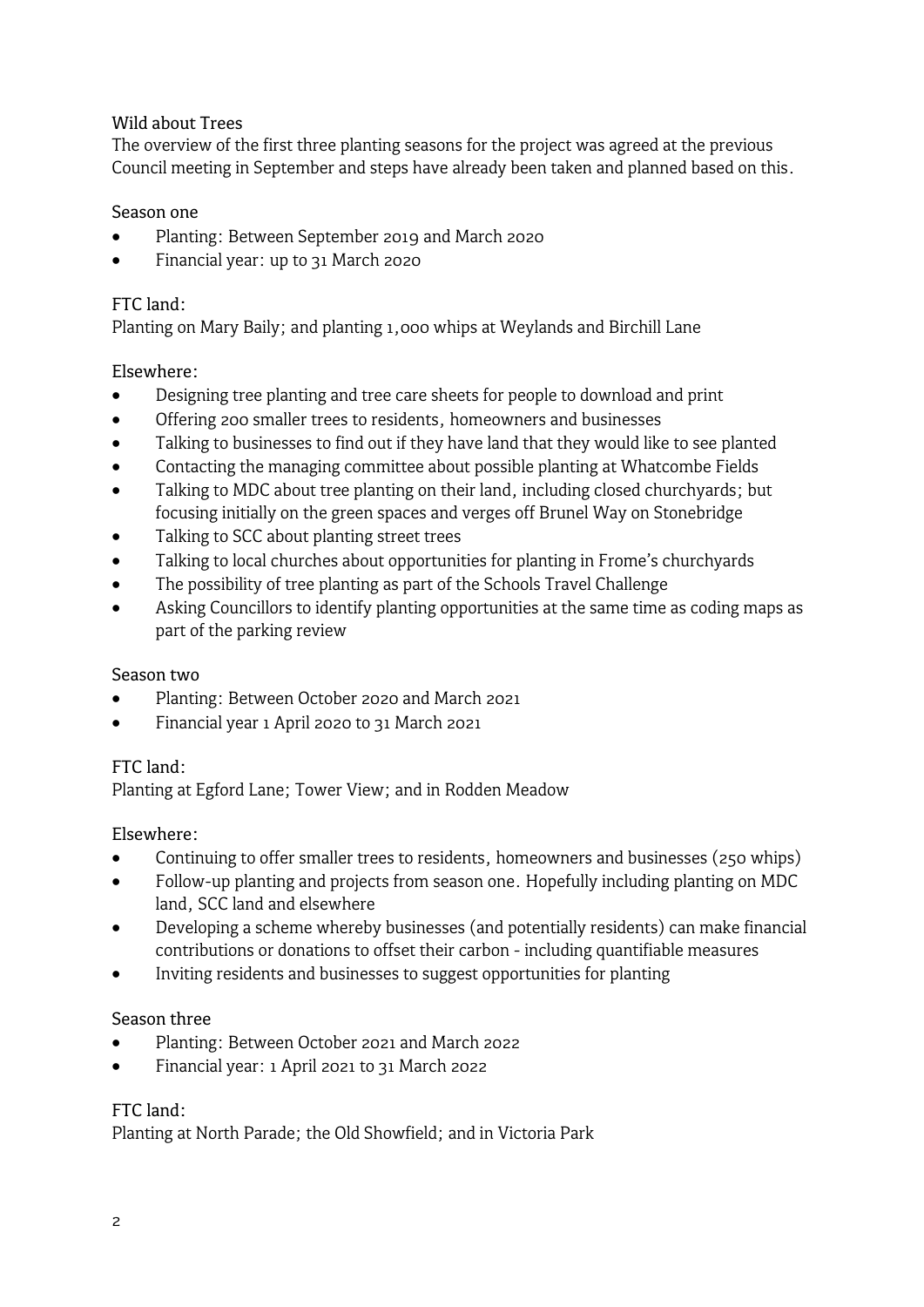Elsewhere:

- Continuing to offer smaller trees to residents, homeowners and businesses (250 whips)
- Follow-up planting and projects from seasons one and two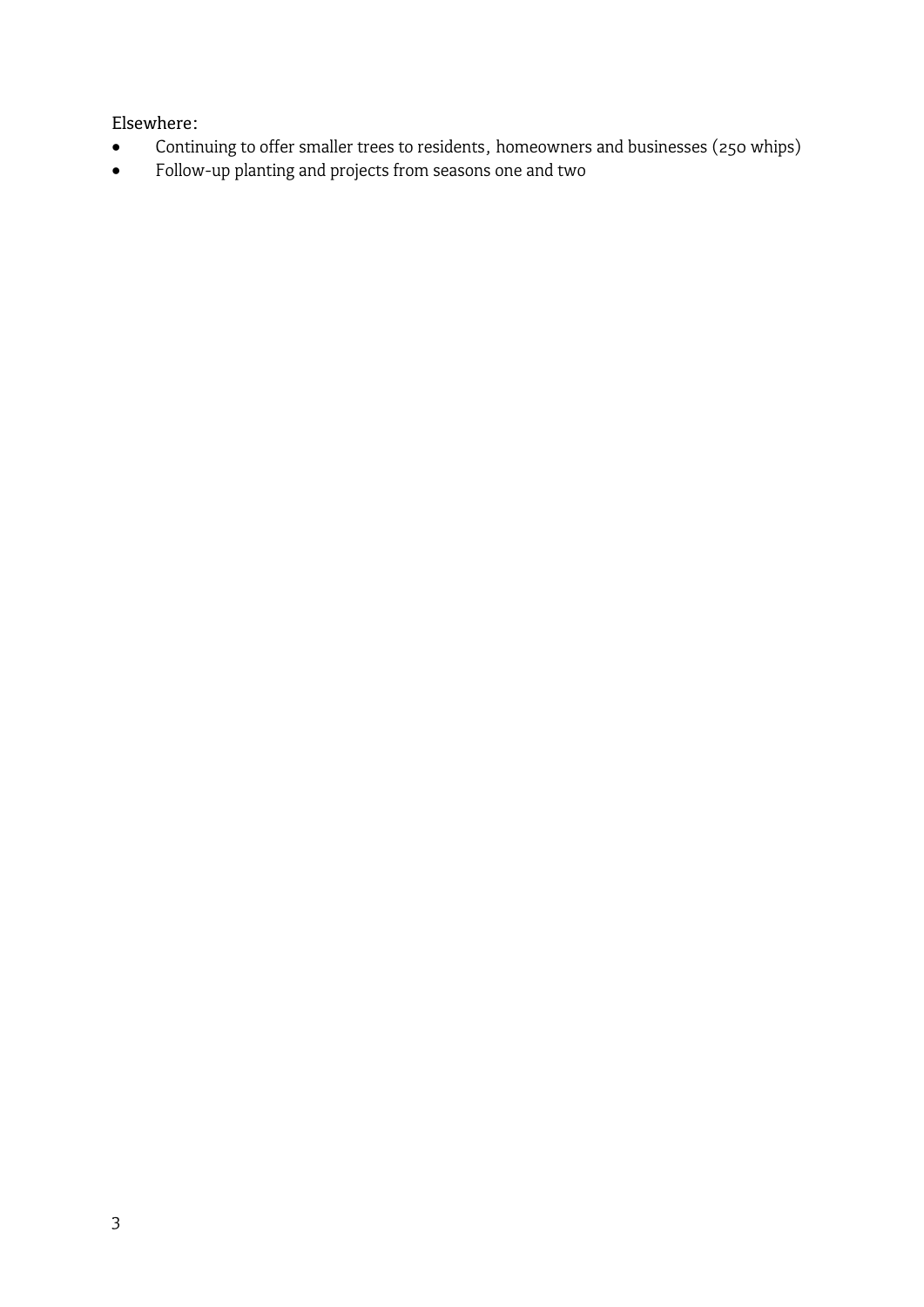### Costs

The following table details the expected costs of the project

| <b>Wild about Trees</b>                                    |   | Year <sub>1</sub>        |              |   |                              |   | Year <sub>2</sub>        |     |   |                          |   | Year <sub>3</sub>        |              |   |         |
|------------------------------------------------------------|---|--------------------------|--------------|---|------------------------------|---|--------------------------|-----|---|--------------------------|---|--------------------------|--------------|---|---------|
| What                                                       |   | £3,320                   | <b>Trees</b> |   |                              |   | £36,740 Trees            |     |   |                          |   | £35,650 Trees            |              |   |         |
| Part-time Project officer (Salary for 22 hours)*           |   | N/A                      |              |   |                              |   | £14,500                  |     |   |                          |   | £15,000                  |              |   |         |
| Expected on-costs (Tax; NI)                                |   | N/A                      |              |   |                              |   | £ $3,250$                |     |   |                          |   | £ 3,500                  |              |   |         |
| Allowance for new tools; PPE and uniform for officer       |   | N/A                      |              |   |                              |   | £1,000                   |     |   |                          | £ | 250                      |              |   |         |
| Allowance for laptop                                       |   | N/A                      |              |   |                              | £ | 750                      |     |   |                          | £ |                          |              |   |         |
| New (shared) FTC vehicle                                   |   | N/A                      |              |   |                              |   | £ 10,000                 |     |   |                          |   | £10,000                  |              |   |         |
| Legal fees (SCC; MDC; other)                               | £ | $\overline{\phantom{a}}$ |              |   |                              |   | £ 2,500                  |     |   |                          | £ |                          |              |   |         |
| Contingency                                                | £ | $\blacksquare$           |              |   |                              | £ |                          |     |   |                          |   | <b>TBC</b>               |              |   |         |
| Ranger support                                             | £ | $\blacksquare$           |              |   |                              | £ | $\overline{\phantom{a}}$ |     |   |                          | £ | $\overline{\phantom{a}}$ |              |   |         |
| <b>Community Development support</b>                       | £ | $\overline{\phantom{a}}$ |              |   |                              | £ | $\overline{\phantom{a}}$ |     |   |                          | £ |                          |              |   |         |
| Marketing & Communications support                         | £ | $\overline{\phantom{a}}$ |              |   |                              | £ | $\sim$                   |     |   |                          | £ |                          |              |   |         |
| Volunteer planting sessions (per session at £2 per person) | £ | 120                      |              |   |                              | £ | 240                      |     |   |                          | £ | 400                      |              |   |         |
| Residents suggesting planting opportunites                 | £ | $\blacksquare$           |              |   |                              | £ | $\overline{\phantom{a}}$ |     |   |                          | £ |                          |              |   |         |
| Councillors identifying planting opportunities             | £ | $\blacksquare$           |              |   |                              | £ | $\overline{\phantom{a}}$ |     |   |                          | £ |                          |              |   |         |
| Planting 1 whip (in partnership with the Woodland Trust)   | £ | $\mathbf 1$              | 1000         |   | £1,000                       | £ | $\mathbf{1}$             | 250 | £ | 250                      | £ | $\mathbf{1}$             | 250          | £ | 250     |
| Planting 1 whip (without Woodland Trust support)           | £ | 10                       | 0            | £ | $\qquad \qquad \blacksquare$ | £ | 10                       | 0   | £ | $\overline{\phantom{a}}$ | £ | 10                       | $\Omega$     | £ |         |
| Making whips available to residents and businesses         | £ | 1                        | 200          | £ | 200                          | £ | 1                        | 250 | £ | 250                      | £ | 1                        | 250          | £ | 250     |
| Planting a smaller tree (average cost for 1 tree)          | £ | 50                       | O            | £ | $\overline{\phantom{0}}$     | £ | 50                       | O   | £ | $\overline{\phantom{a}}$ | £ | 50                       | $\mathbf{o}$ | £ |         |
| Planting a medium-sized tree (average cost for 1 tree)     | £ | 100                      | 20           |   | £ 2,000                      | £ | 100                      | 40  |   | £ 4,000                  | £ | 100                      | 60           |   | £ 6,000 |
| Planting a larger tree (average cost for 1 tree)           | £ | 150                      | 0            | £ |                              | £ | 150                      | 0   | £ | Ξ.                       | £ | 150                      | o            | £ |         |

These costs will therefore be reflected in the Council's proposed budgets for next year (including the Salaries budget; the Trees budget; and the Equipment & Vehicle budgets)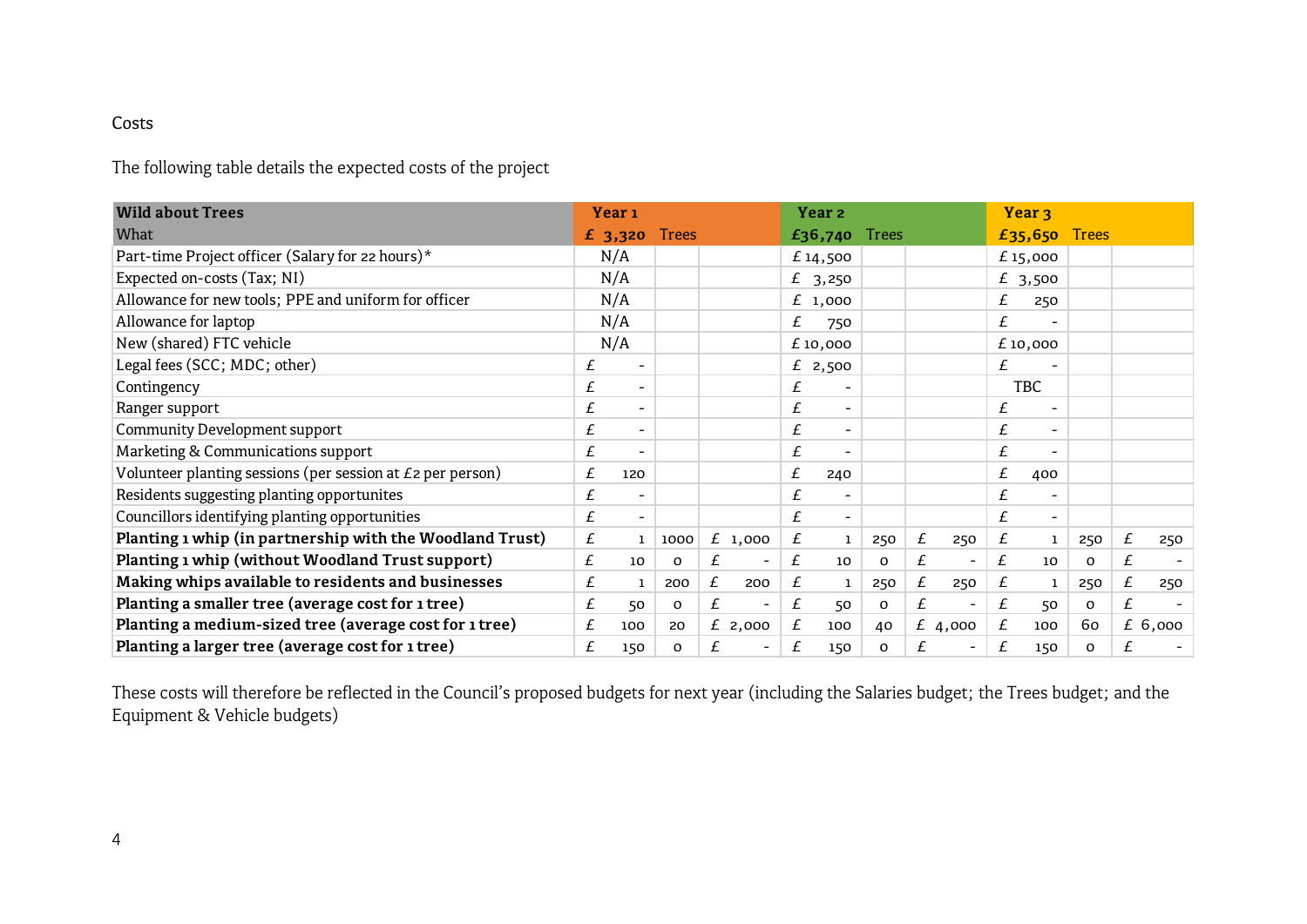# Notes:

- The costs suggested for planting the different sizes of tree include things like stakes; guards and mulch
- There are 2 costs included for the price of whips to reflect the fact that although hoped for - the Woodland Trust may not be in a position to supply free or very cheap whips for the duration of the project
- Importantly, the costs reflect the price for planting in grassed (or soft) landscapes. Planting in roads and pavements – if it happens - will inevitably be more complicated and more expensive
- More mature trees and specific species of tree will still invariably need to be sourced from dedicated, local nurseries
- Because of this, the table includes an average cost for sourcing smaller; medium-sized and larger trees
- Certain species may be more expensive again (rare landscape trees, for instance)
- At this juncture, we haven't reflected the potential for income relating to the project; either through a donation scheme or planting certain trees for future value. Exploring both these things is something that the Project Officer will do, however

# Other costs & practicalities

The wider costs of planting also include staff time; and potentially professional fees and services:

- Existing staff time primarily from the Marketing & Communications team; but also from the Finance & HR; Community and Resilience teams
- Soil tests
- Transport and travel
- Tools (for volunteers to use)
- Expert time and consultants' fees (potentially arborists and landscape architects)
- Service (utility) checks
- Design time (and printing costs) for a plant your tree guide and kit
- And the same for a care for your tree guide and kit

Again, these costs will be reflected in the Council's proposed budgets for next year.

# Total costs

Factoring in the new part-time Project Officer to run the project, it's anticipated that the project will cost about £35k per year in the upcoming financial years.

This investment will see exciting and important things happen though: lots more trees will be planted across the entire town - improving the local and global environment and we'll build resilience, ownership and responsibility within the Frome community.

This winter and spring, we're aiming to plant over 1,000 new trees. The expectation after that is that tree planting becomes an essential and overlapping part of the Council's work.